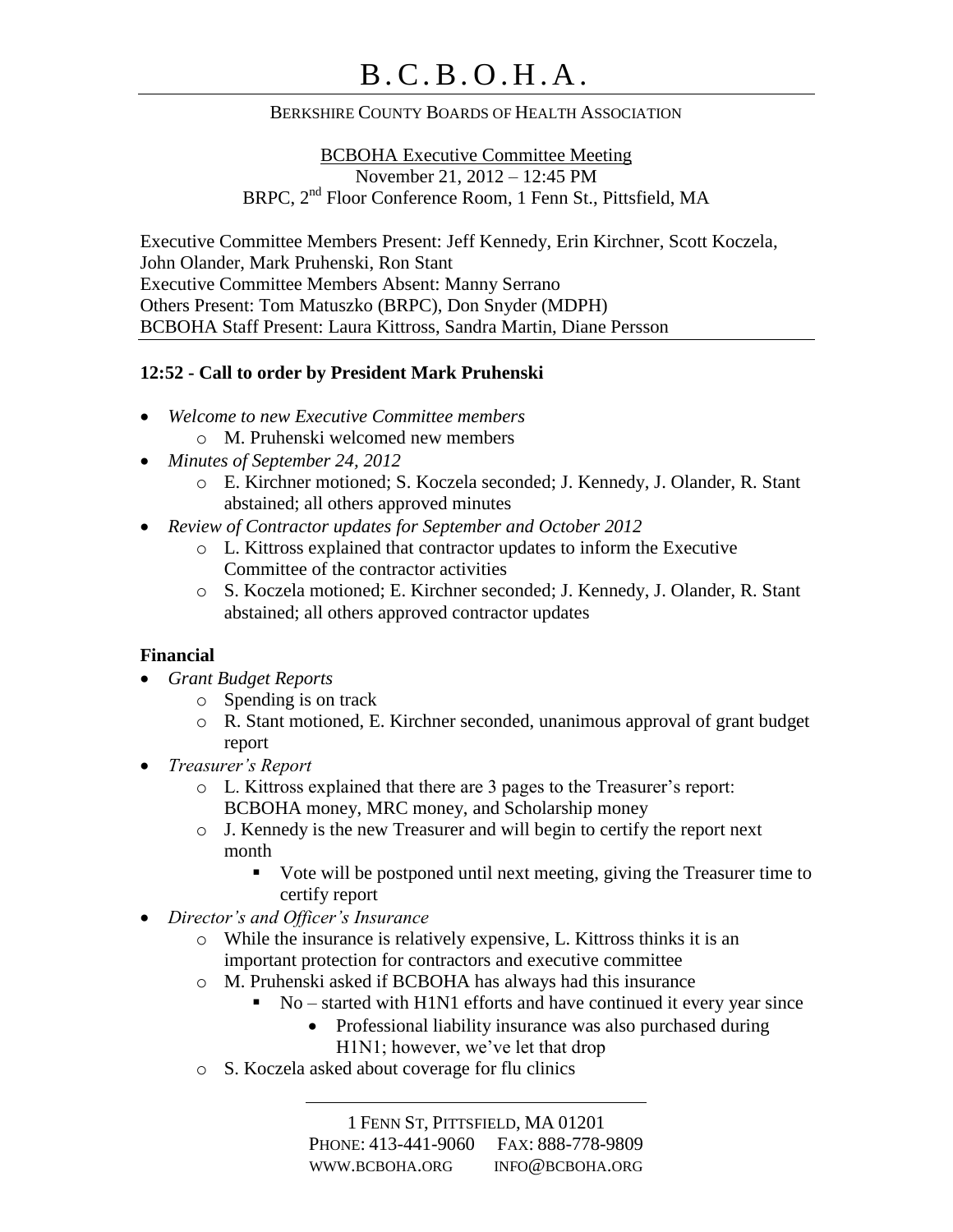- L. Kittross said we do not need it because Fairview Hospital and the Alliance are running the clinics and we only do the billing for them
- o J. Olander asked about the specifics of the insurance contract
	- L. Kittross will distribute
	- L. Kittross and S. Martin believe agents and executive committee members are probably covered by their towns – this coverage is really for the contractors
		- J. Kennedy motioned, R. Stant seconded, unanimous approval for buying Director's and Officer's insurance

# **Old Business**

- *PHEP Update* 
	- o L. Kittross will email the latest deliverables to the group
		- Not dissimilar to last year's
			- New: trainings, partnerships, collecting data (drill reports list of those called are no longer required – only number called vs. number that returned call)
			- Same: drills, EDS planning, ICS/NIMS information
				- o M. Pruhenski asked if the South County flu clinic was being run as a drill
					- $\blacksquare$  Yes, on 11/29
				- o S. Martin said EDS groups could be loaded on the HHAN and called for drills if information was uploaded in an Excel spreadsheet
	- o L. Kittross explained that PHEP funds are expected to be cut next year, as they have been sometimes in the past
		- If a major cut were to happen, priorities and budgets will need to be looked at carefully
- *Wellness Process with BHS*
	- o Community Health Assessment is on BHS website
	- o Consensus a Countywide wellness program needs to be developed
		- Identified priorities are substance abuse, depression, motor vehicle accidents, smoking, obesity, and teen pregnancy
	- o What is the next step? What role should BCBOHA play? Who's in charge?
		- If a leader needs to be identified, should BCBOHA step up?
			- J. Kennedy asked about who the default would be if BCBOHA didn't
				- o L. Kittross guessed it would be someone at BHS (Ruth Blodgett, Ed Perlak or Kim Kelly) initially, possibly with the United Way or Community Health Programs stepping in later
					- T. Matuszko stated that the hospitals have to do something as part of their deliverables; but, BRPC would like it to be bigger than the hospital meeting its requirement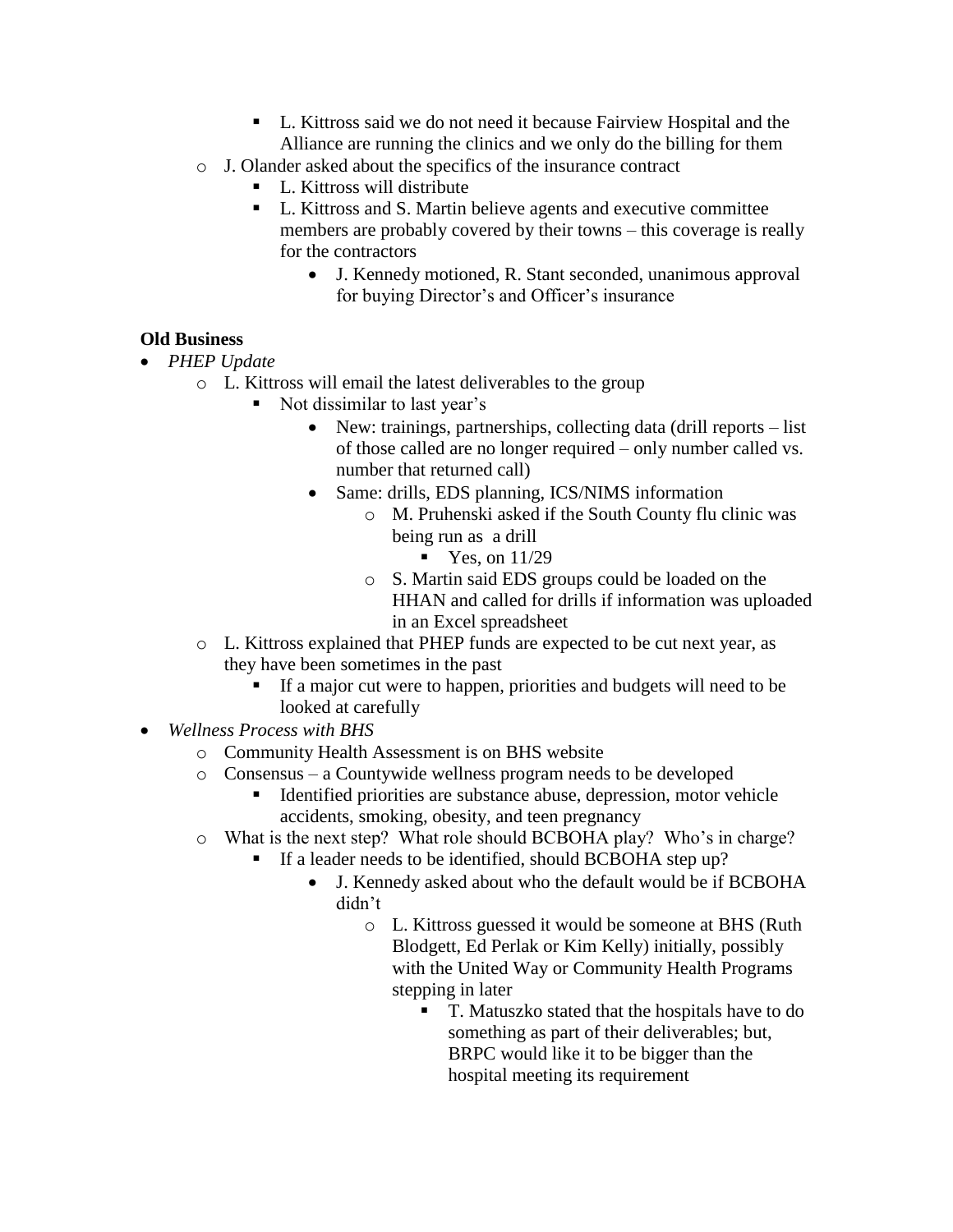- S. Koczela asked about the timeframe that BCBOHA would need to be involved
	- $\circ$  L. Kittross thinks  $\sim$  3-4 months to set up the structure and get other organizations involved
- S. Koczela asked about BCBOHA maintaining leadership
	- o L. Kittross said we would stay involved; but, probably not as leader
- *Other Grants*
	- o HSC TTX Grant for Food & Water Emergency Berkshire TTX, postponed from 11/29, reschedule for 12/?
		- 3 TTX total (Berkshire, Hampden, Hampshire & Franklin) with Berkshire as lead
		- Original Berkshire date of 11/29 needs to be postponed
			- $\bullet$  December 18<sup>th</sup> decided as new date
				- o Notice will go out as soon as possible
	- o CIC Grant (Sharps)
		- $\blacksquare$  July 1<sup>st</sup> new sharps regulations went into effect prohibiting disposal in trash. There are very few towns with programs so BRPC, Tri-Town Health Department, Great Barrington, and Pittsfield are looking at a regional approach.
		- Grant would be used to set up program with 3 regional sites
			- People would buy container or sticker for their own approved container that would entitle them to bring it back once full at no additional cost
				- o North Adams has agreed to be the North County site
				- o Perhaps Fairview Hospital and Berkshire Health Systems would agree to be sites in South and Central
		- The more towns that would sign letter of support, the better
			- Lee, Lenox, Stockbridge, Pittsfield, Tyringham, Sandisfield, Egremont, North Adams, Great Barrington and West Stockbridge have either already signed off or have indicated their intention to
				- o J. Kennedy asked for sign-off to sent out electronically
			- Support letters need to be to BRPC by Wednesday for grant submission on Friday
				- o Does not commit town to anything, no money, no obligation to act – just support for grant application
		- $\blacksquare$  L. Kittross estimates, based on numbers of diabetics, that up to 1.2/1.8 million needles a year are used in County
		- D. Snyder asked about the police prescription drop-offs, DA's office collection, etc.
			- BHS has a program in the MAC building, Tom Grady recommends against sharps in police departments
		- J. Olander asked about whether sharps containers were being provided when a person bought needles
			- It is believed that it happens sometimes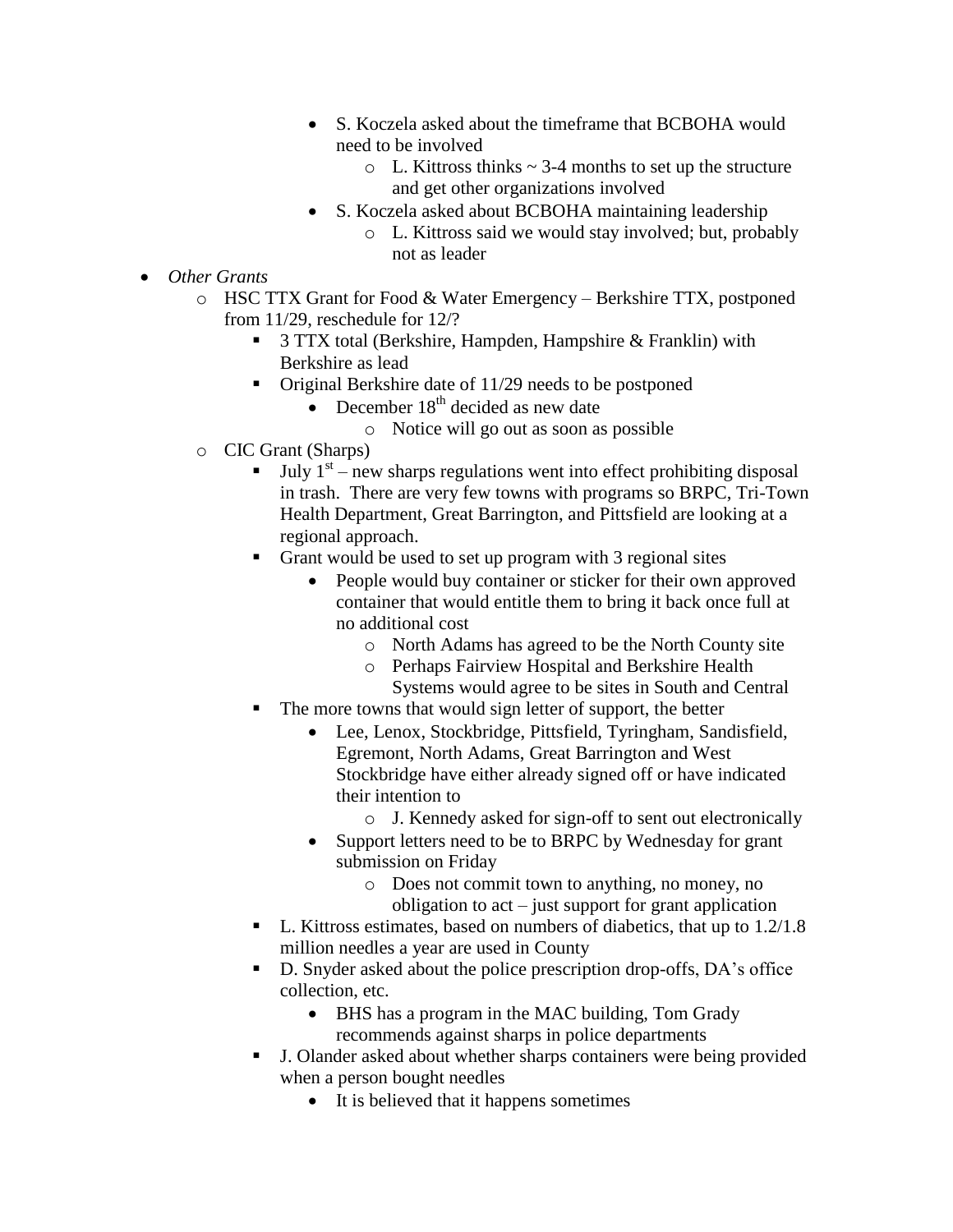- S. Koczela asked if breaking needle off and throwing away the rest would comply with the regulations
	- Would be a great cost-saver for residents
	- D. Snyder asked if the remaining syringe would be recyclable
		- o No, because it is considered medical waste
		- o J. Kennedy said the definition of something recyclable
		- was if the neck was smaller than the bottle
- o FEMA Grant (REAL Partnership)
	- Applied for to build partnerships with community-based organizations, first responders, etc. to work towards emergency preparedness
		- Not likely to get because it's not innovative enough
- *Sharps Disposal*
- *Strategic Management Process*
	- $\circ$  There was a strategic management session  $\sim$  5 years ago at the Red Lion Inn where regionalization and local food were identified as priorities
		- **BCBOHA** role in regionalization has largely ended, what should the focus of BCBOHA be now?
	- o Thomas Williams was asked to facilitate because it is sometimes easier for people to tell an outside person what they really think
		- L. Kittross appreciated hearing from the BOHs who they thought BCBOHA's customer was and that they liked to feel as if they were being listened to by BCBOHA
		- Reports from others who attended were that it was too "touchy-feely"
	- o Priorities still need to be identified
		- What is next step?
			- More facilitation by Thomas Williams or by BCBOHA?
			- Online survey?
				- o General consensus was that surveys are not welcomed and most often ignored
			- J. Kennedy suggested having another session at the Spring dinner rather than have a traditional speaker
				- o Survey could be done prior to dinner, perhaps attached to registration form and results could be discussed at dinner
			- In-person survey? During EDS review/BOH meeting?
- *Berkshire Public Health Alliance Wellness Committee*
	- o Required to design and implement wellness program
	- o L. Kittross was on subcommittee but stopped due to difficulties; but, may return to it
	- o Jo Ann Preen has developed program L. Kittross has been reviewing
	- o Although M. Serrano has stated that he wants clear lines between BCBOHA and BPHA, L. Kittross thinks a countywide organization being involved is important
	- o Program has to be an evidence-based policy change
	- o Is there any objection to L. Kittross becoming involved again?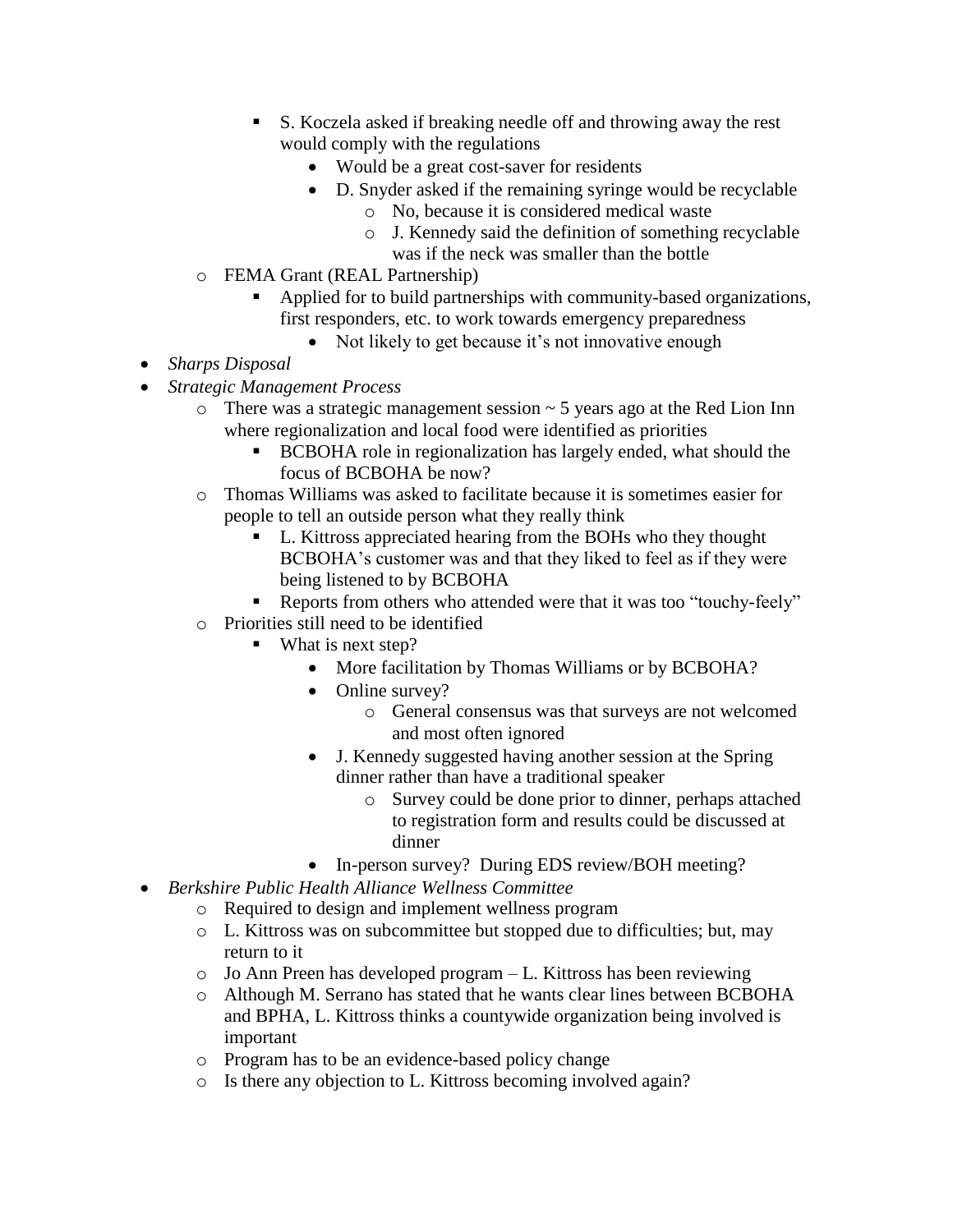- $\blacksquare$  M. Pruhenski favors it says that wellness to too often pushed to the back burner
- $\blacksquare$  J. Kennedy favors it sees the Alliance as coming around
- *Berkshire Public Health Alliance DIG*
	- o Every BOH has to be "certified" by taking the MHAB class or the LPHI online class
	- o BCBOHA's BOH Orientation class could easily be changed to cover all the requirements to fill need in Western MA
	- o There is a bid process for training
		- We already know that MHAB charges \$5000
			- BCBOHA could do it for less and not charge BOHs to attend
				- o Would like to have several sessions a year (North, Central and South County classes)
- *Employees*
	- o L. Kittross, S. Martin and D. Persson are independent contractors which has worked well for BCBOHA and for the contractors
	- o Legally, we need to become employees of either BRPC or BCBOHA
		- There are pro's and con's to each: cost, autonomy, etc.
	- o L. Kittross will research DOR, accountant and payroll services, workers' comp, unemployment, etc.
	- o J. Olander asked why this is coming up now
		- L. Kittross explained that what we do is really in an employee capacity rather than a true contractor capacity (short-term, project-based) and run the risk of an audit (similar to FRCOG which was fined)
	- $\circ$  Group agreed to table discussion and have this be the focus the December 19<sup>th</sup> meeting

# **New Business**

- *DHO Letter*
	- o Western MA Regional Director position is open
		- C. Kaniecki has applied and had previously asked for a letter of support
			- Since then, he has asked that we hold off because interviews were taking place
				- o If he asks again, does anyone object to L. Kittross writing the letter and M. Pruhenski signing it?
					- J. Olander motioned, E. Kirchner seconded, unanimous approval for writing support letter if requested
- *Mosquito Control Meetings (sponsor)*
	- o Egremont BOH had Berkshire Mosquito Control Project at its meeting to discuss the WNV and EEE
		- They were both widespread this past season and no one sees it getting better in the future
	- o Would like to hold conference with DPH and mosquito control project to learn more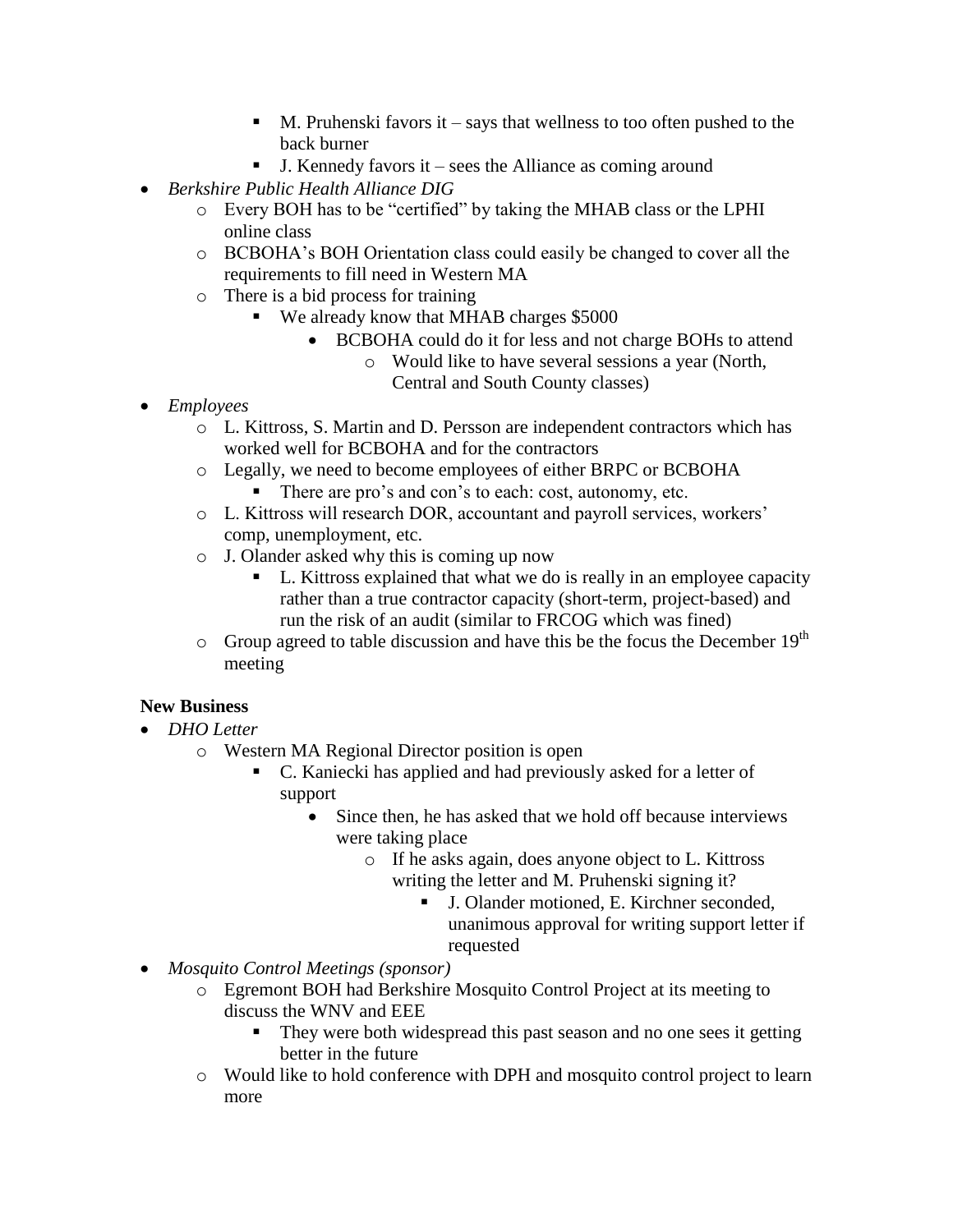- BCBOHA would not be advocating that towns sign up with the project, just bringing all of the information together
- Have conference in February, April, at Spring dinner?
	- WMPHA is meeting next week and L. Kittross will discuss with them about possibility of a larger conference with the four counties
- *Interest in Food Conference sponsored by WMPHA?*
	- o Perhaps host in the Spring to discuss food inspections, temporary food events, HospitalityGreen practices, local food, farmers markets, residential kitchens, foodborne illness and investigations
- *Upcoming Events*
- *Miscellaneous*
	- o Brownfields
		- J. Olander learned of cases of meth labs where no one has been identified as a responsible person to clean it up
			- Could Brownfields grant help?
		- Oregon has recently passed regulation requiring a prescription for pseudoephedrine significantly reducing the number of meth labs in the area
			- While this has primarily been a western issue, police report that the problem is moving east
		- **BRPC** had grant and will reapply for grant again
			- BCBOHA wrote letter of support and will again if asked
	- o Fall Dinner
		- Many report that the food was not as good as expected
			- L. Kittross and D. Persson explained that the catering manager was out on maternity leave and the general manager was trying to fill the roll
				- o The menu was not what was ordered
					- The general manager took money off per person and decreased the number of people to pay for
						- Will give it one more try
- o TARS
	- TARS (Technical Assistance Review) are a grading of EDS plans
	- Due in March 2013

# **2:41 – Adjourn – J. Kennedy motioned, S. Koczela seconded, unanimous approval to adjourn**

#### **Documents distributed for meeting:**

- Agenda
- $\bullet$  Minutes September 24, 2012
- Contractor Updates September 2012
- Contractor Updates October 2012
- Faith Community Project II Report October 2012
- FY 12 PHEP Budgeting as of  $11/16/12$